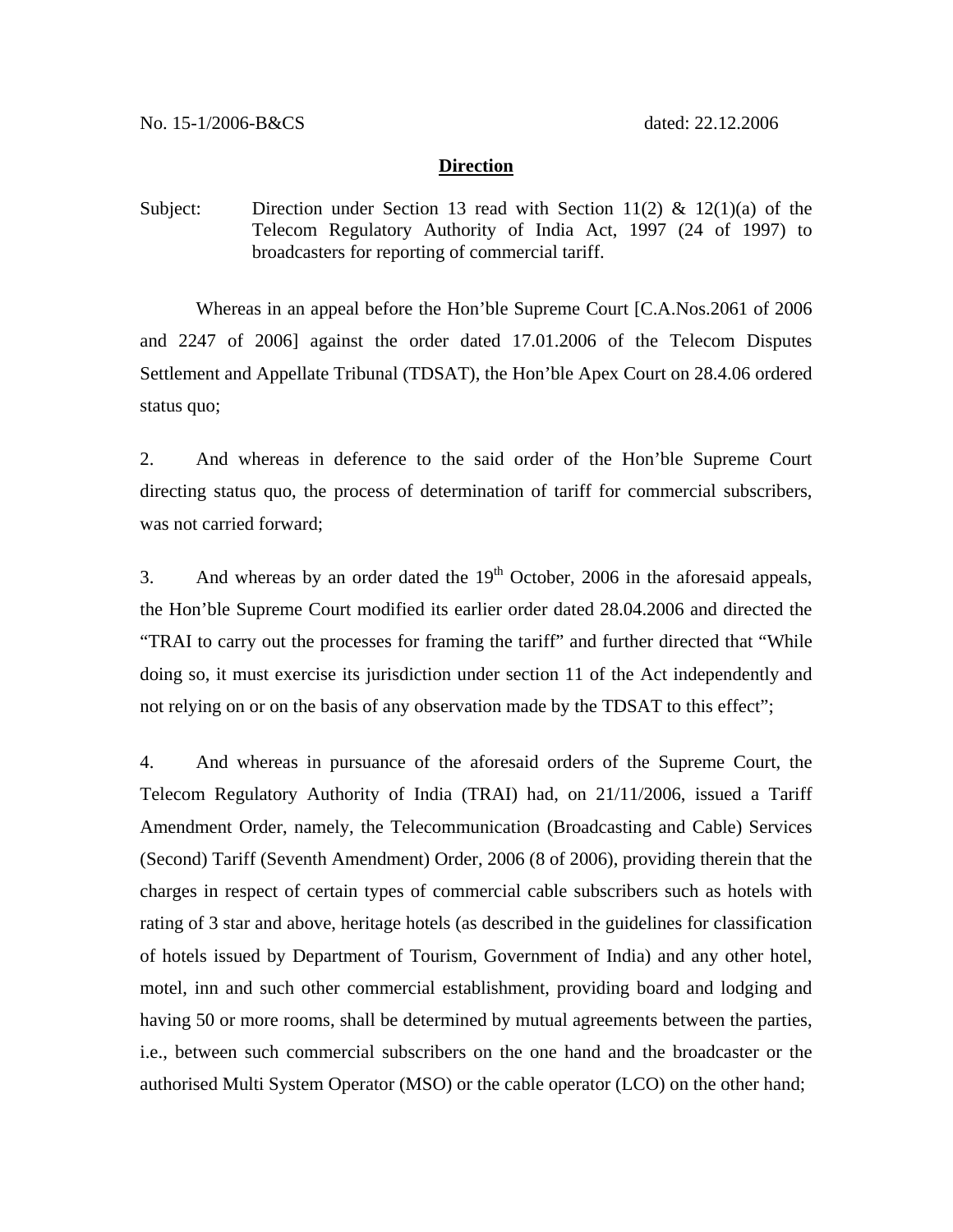5. And whereas the said order further clarifies that in respect of programmes of a broadcaster, shown on the occasion of a special event for common viewing, at any place registered under the Entertainment Tax Law and to which access is allowed on payment basis for a minimum of 50 persons by the commercial cable subscribers, the tariff shall be as mutually determined between the parties;

6. And whereas in para 3.2.11 of the Explanatory Memorandum attached to the said Tariff Amendment Order of  $21<sup>st</sup>$  November, 2006, it was indicated that the Authority would separately be asking the broadcasters to report their tariffs for commercial cable subscribers to start with on a monthly basis to gauge the extent of increase in the rates and, if necessary, the Authority would intervene in the matter;

7. Now, therefore, in exercise of the powers conferred by Section 13 read with Section 11(2)  $\&$  12(1)(a) of the Telecom Regulatory Authority of India Act, 1997 (24 of 1997), the Telecom Regulatory Authority of India (TRAI) hereby calls upon all broadcasters to –

- (a) report to TRAI, on a monthly basis, the tariff charged from the categories of commercial cable subscribers specified above on a monthly basis;
- (b) ensure that the report for a particular month is furnished to the Authority by the seventh day of the succeeding month;
- (c) specifically indicate in the monthly report to the Authority that there is no change in the tariff reported in the previous month, whenever there is no change from the tariff reported in the previous month;
- (d) submit separate monthly reports on similar lines and within the same time limit in respect of the public viewing areas (PVAs); and,
- (e) submit the reports referred to in (a) and (d) above from the month ending December, 2006.

( R. N. CHOUBEY) Advisor  $(B&CS-II)$ 

To All Broadcasters (as per list)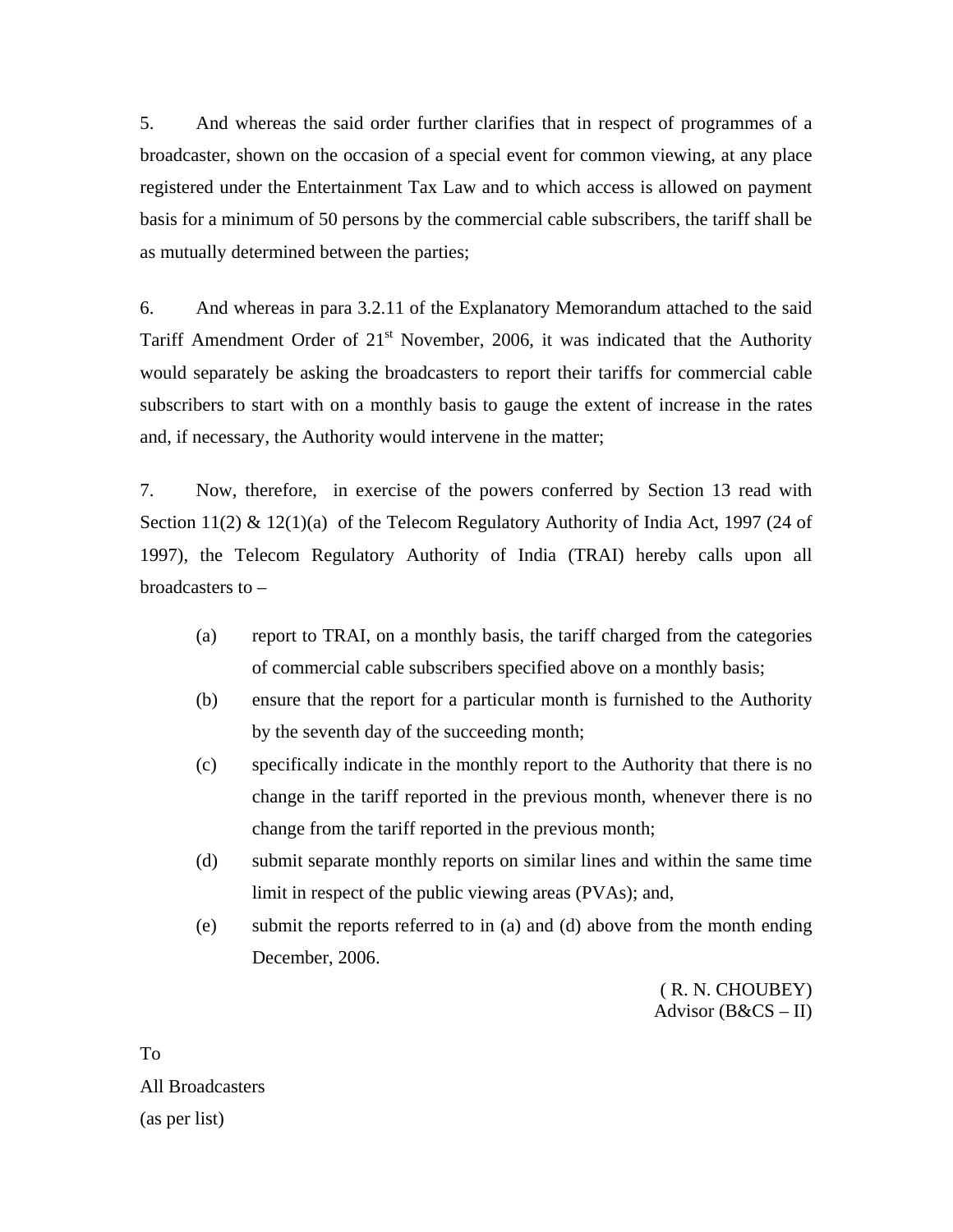#### **Broadcasters**

### **M/s Set Discovery Private Limited** 2nd Floor, 91/B, Secular House, Qutab Institutional Arera, Aruna Asaf Ali Marg, New Delhi - 67

#### **M/s Zee Turner Limited** 5th Floor, Radisson Plaza, NH 8, New Delhi - 110 037

# **M/s ESPN Software India Private Limited**

7th Floor, Tower C, Infinity Towers, DLF Phase 2, Gurgaon - 122 002

### **M/s B4U Television Network (India) Private Limited**

B-47, Paramount Building, 3rd Floor, Opp Fame Adlbas, New Link Road, Andheri (W), Mumbai - 400 053

**M/s BBC World India Private Limited** 518-522, World Trade Centre, Babar Road, New Delhi - 110 001

# **M/s Star India Private Limited**

1st Floor, Central Wing, Thapar House, 124, Janpath, New Delhi - 110 001

## **M/s Sun TV Limited**

367 & 369, Anna Salai, Teynampet, Chennai - 600 018

# **M/s Gemini TV Private Limited**

367-369, Anna Salai, Teynampet, Chennai - 600 018

#### **M/s Udaya TV Private Limited** 367-369, Anna Salai, Teynampet, Chennai - 600 018

**M/s Raj Television Limited** 32 Poes Road, 2nd Street, Teynampet, Chennai - 600 018

### **M/s Ushodaya Enterprises Limited** Ramoji Film City, R R Dist- 501 512 Andhara Pradesh

**M/s DAN Television Private Limited** 59/33, 4th Avenue, Ashok Nagar, Chennai - 605 083

# **M/s Sahara India TV Network**

Sahara India Complex, C-2, C-3, C-4, Sectgor-XI, Noida - 201 301